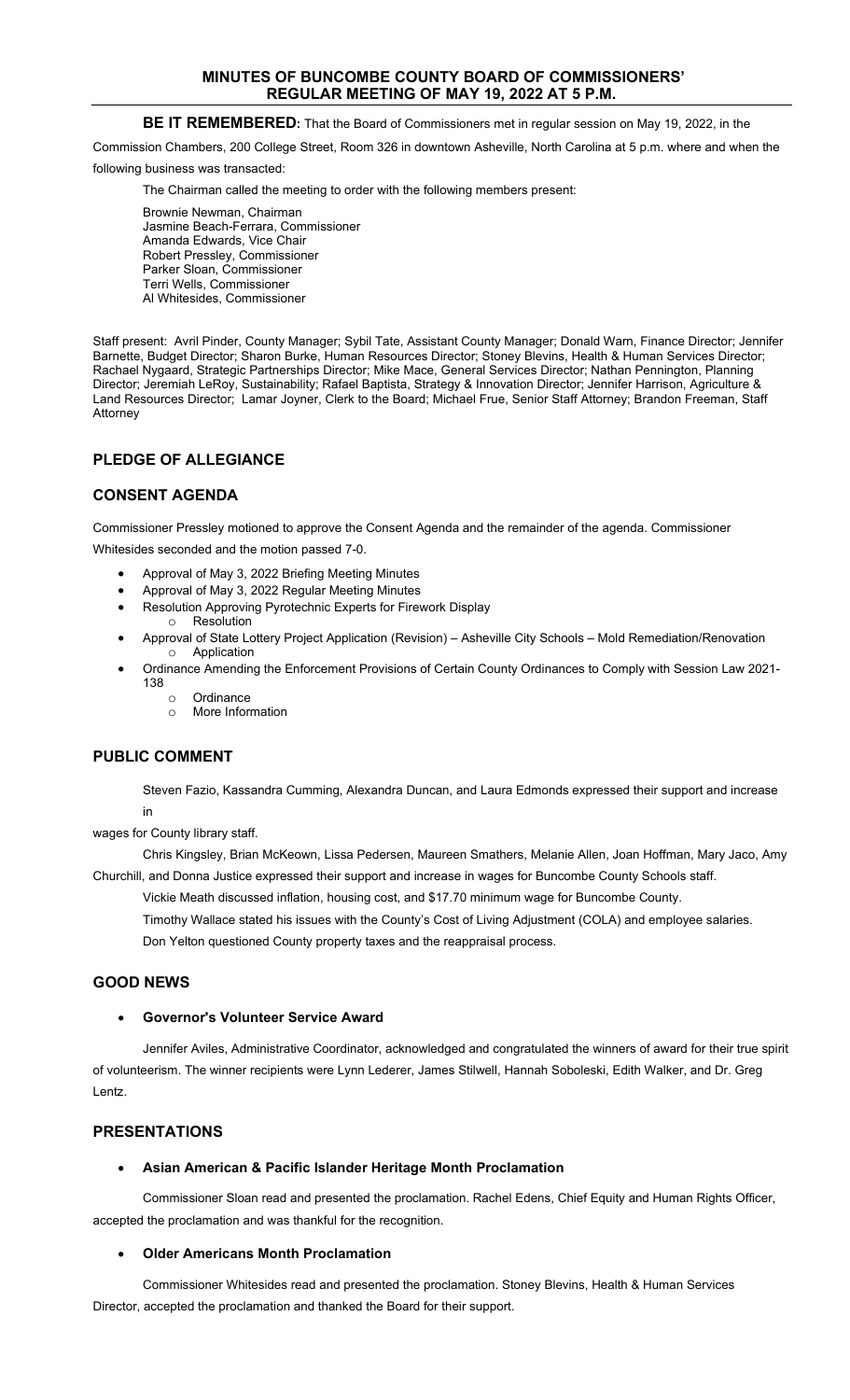#### • **Comprehensive Plan Phase II Analysis & Phase III Rollout**

Gillian Phillips, Planning, and Nathan Pennington, Planning Director, provided an update of the Phase II, and requested guidance on the Phase III-Community Engagement Window of the Comprehensive Plan. Phase II progress included the following:

- The highlights of Community Engagement Window #1
- Lessons learned from the community engagement window
- General direction of vision and goals for the plan based on current data analysis
- Impact of COVID on project timeline

The Board provided guidance for the Phase III-Community Engagement Window that included three options. The agreed upon option was Option 1 (staff recommended).

#### • **FY2023 Budget Message**

Avril Pinder, County Manager, presented a detailed overview FY23 Recommended Budget to the Board. A public hearing for the budget will be held at the June 7<sup>th</sup> meeting and budget adoption will follow or will be considered at a later meeting.

### **PUBLIC HEARINGS**

#### • **Personnel Ordinance Update**

Rafael Baptista, Strategy & Innovation Director, explained the proposed updates to the Personnel Ordinance. The updates include the removal of five policies (Supplemental Pay, Drug Free Workplace, Benefits, Leave, Grant-Funded Positions) from the Personnel Ordinance and shifting those policies to standalone Board policies.

The Chairman opened the hearing at 7:03 p.m.

Don Yelton had questions about the Board policies.

The hearing was closed at 7:05 p.m.

Commissioner Wells moved to approve the Ordinance Amending Personnel Ordinance as presented. Vice Chair Edwards seconded the motion and it passed 7-0.

Commissioner Sloan moved to approve the Resolution Adopting the Benefits, Drug Screening, Grant-Funded Position, Leave & Supplemental Pay Policies as presented. Commissioner Pressley seconded and the motion passed 7-0.

# **COUNTY MANAGER'S REPORT**

Avril Pinder, County Manager, acknowledged and thanked the Elections Services staff for the successful Primary Election.

#### • **Homelessness Services Consultant**

Rachael Nygaard, Strategic Partnerships Director, provided an overview of the homelessness consultant process and identified the collaborating partners (City of Asheville-Lead Entity, Dogwood Health Trust-Funder, Buncombe County-Collaborator). The firm selected was National Alliance to End Homelessness.

### **OLD BUSINESS**

### • **Introduce Bond Orders and Resolution Setting a Public Hearing on the Bond Orders**

Don Warn, Finance Director, explained that the County intends pursue a referendum to issue General Obligation bonds for (1) acquisition and improvement of land or interests therein for conservation and protection of natural resources and preservation of farmland, including but not limited to, the development of greenways and trails for recreation purposes; and (2) to pay the capital costs of housing for the benefit of persons of low or moderate income, including construction of related infrastructure improvements and the acquisition of related land and rights-of-way in the amounts of \$30 million and \$40 million respectively. For the issuance of General Obligation bonds, it is required to approve a resolution setting a public hearing for each of the Bond Orders.

Commissioner Whitesides moved to approve Resolution Setting a Public Hearing on the Bond Orders as presented. Vice Chair Edwards seconded the motion and it passed 7-0.

### **NEW BUSINESS**

### • **Fleet Building Complex Life Cycle Cost Analysis**

Scott Metcalf, General Services, Jeremiah LeRoy, Sustainability, and staff from CPL provided an overview of the design plans for the new Fleet services building. They highlighted information about the HVAC Systems, battery storage, energy systems, LEED certification, and the life cycle cost analysis. The new facility was approved as part of the FY22 Capital